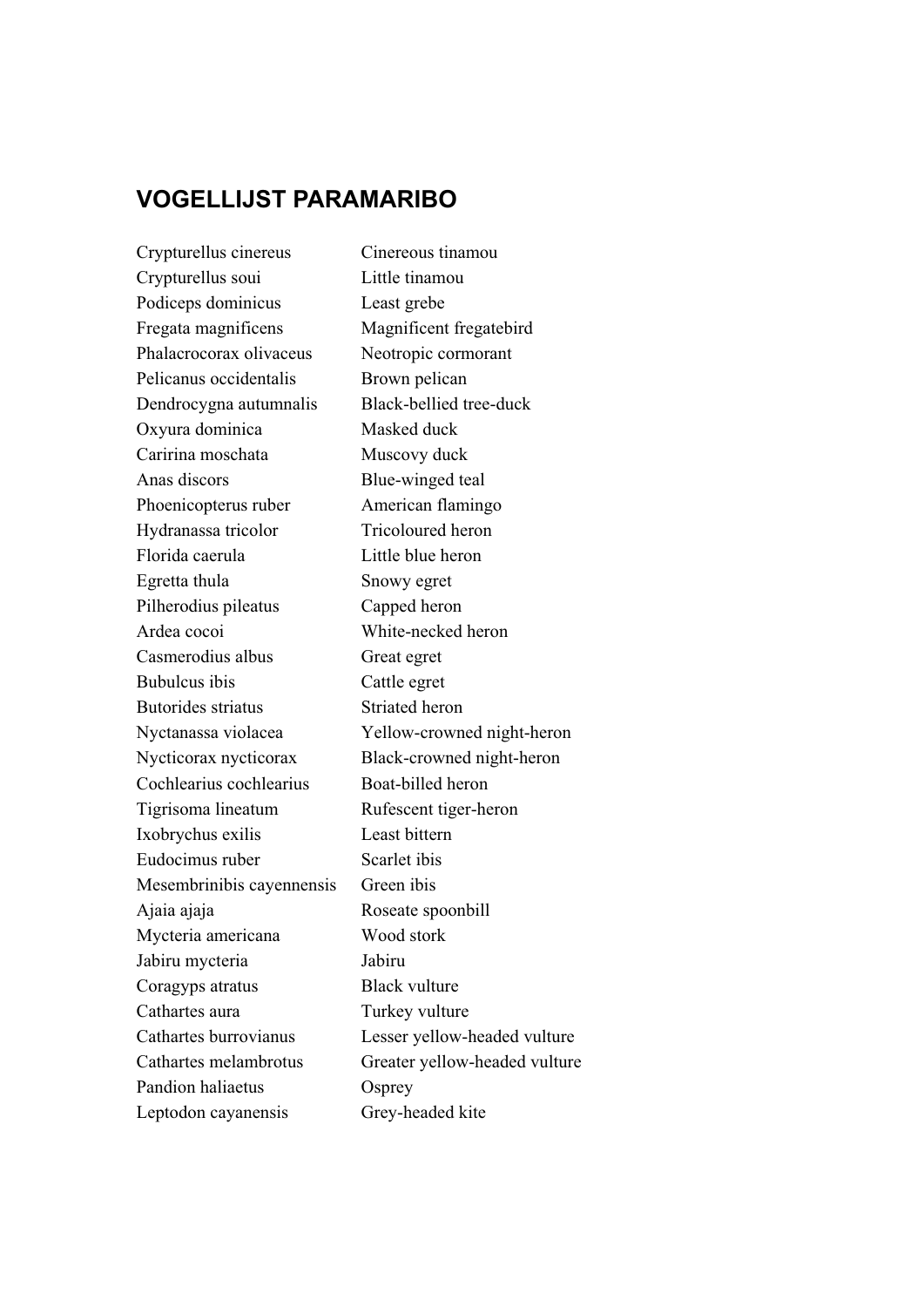Chondrohierax uncinatus Hook-billed kite Elanoides forficatus Swallow-tailed kite Elanus leucurus White-tailed kite Rostrhamus sociabilis Snail kite Rostrhamus hamatus Slender-billed kite Harpagus bidentatus Double-toothed kite Ictinia plumbea Plumbeous kite Circus buffoni Long-winged harrier Geranospiza caerulescens Crane hawk Leucopternis melanops Black-faced hawk Leucopternis albicollis White hawk Buteogallus aequinoctialis Rufous crab-hawk Buteogallus urubitinga Great black hawk Heterospizias meridionalis Savanna hawk Busarellus nigricollis Black-collared hawk Asturina nitida Grey(-lined) hawk Buteo magnirostris Roadside Hawk Spizaetus tyrannus Black hawk-eagle Polyborus plancus Crested caracara Milvago chimachima Yellow-headed caracara Herpethotheres cachinnans Laughing falcon Micrastur semitorquatus Collared forest-falcon Falco rufigularis Bat falcon Falco peregrinus Peregrine falcon Falco deiroleucus Orange-breasted falcon Ortalis motmot Little chachalaca Laterallus viridis Russet-crowned crake Laterallus melanophaius Rufous-sided crake Laterallus exilis Gray-breasted crake Aramides cajanea Gray-necked woodrail Porzana albicollis Ash-throated crake Porzana flaviventer Yellow-breasted crake Neocrex erythops Paint-billed crake Rallus maculatus Spotted rail Porphyrula martinica Purple gallinule Porphyrula flavirostris Azure gallinule Eurypyga helias Sunbittern Aramus guarauna Limpkin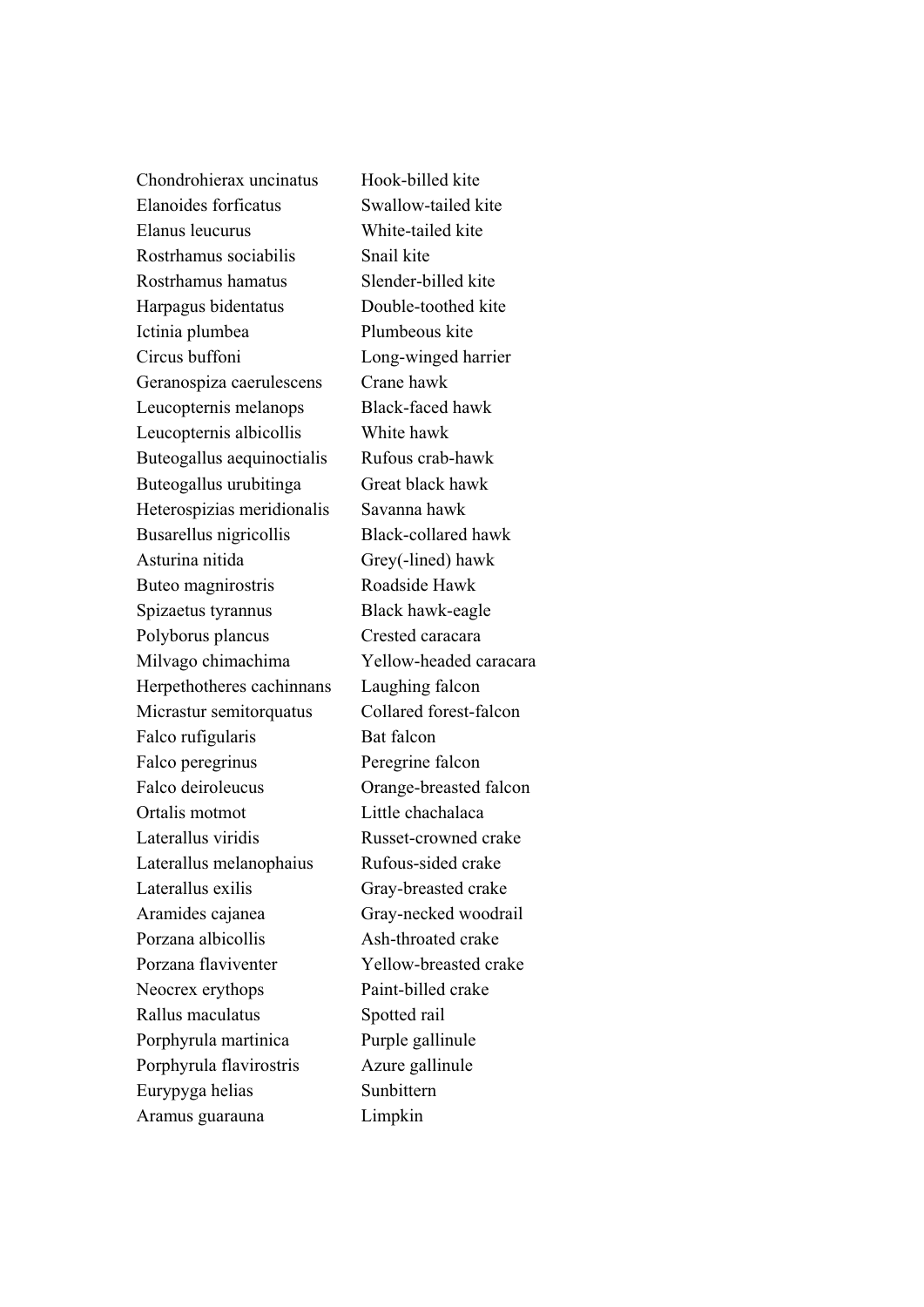| Jacana jacana               | Wattled jacana             |
|-----------------------------|----------------------------|
| Gallinago gallinago         | Common snipe               |
| Bartramia longicauda        | Upland plover (sandpiper)  |
| Tringa melanoleuca          | Greater yellowlegs         |
| Tringa flavipes             | Lesser yellowlegs          |
| Tringa solitaria            | Solitary sandpiper         |
| Tringa macularia            | Spotted sandpiper          |
| Catoptrophorus semipalmatus | Willet                     |
| Calidris pusilla            | Semipalmated sandpiper     |
| Calidris mauri              | Western sandpiper          |
| Calidris minutilla          | Least sandpiper            |
| Calidris fuscicollis        | White-rumped sandpiper     |
| Calidris melanotos          | Pectoral sandpiper         |
| Tryngites subruficollis     | Buff-breasted sandpiper    |
| Pluvialis dominica          | American golden plover     |
| Charadrius semipalmatus     | Semipalmated plover        |
| Charadrius collaris         | Collared plover            |
| Vanellus chilensis          | Southern lapwing           |
| Larus ridibundus            | Black-headed gull          |
| Larus atricilla             | Laughing gull              |
| Chlidonias niger            | <b>Black</b> tern          |
| Phaetusa simplex            | Large-billed tern          |
| Gelochelidon nilotica       | Gull-billed tern           |
| Sterna hirundo              | Common tern                |
| Sterna albifrons            | Least tern                 |
| Sterna superciliaris        | Yellow-billed tern         |
| Anous stolidus              | Brown noddy                |
| Rynchops nigra              | Black skimmer              |
| Columba cayannensis         | Pale-vented pigeon         |
| Columba subvinacea          | Ruddy pigeon               |
| Zenaida macroura            | Mourning dove              |
| Zenaida auriculata          | Eared dove                 |
| Columbina passerina         | Common ground-dove         |
| Columbina minuta            | Plain-breasted ground-dove |
| Columbina talpacoti         | Ruddy ground-dove          |
| Leptotila verreauxi         | White-tipped dove          |
| Leptotila rufaxilla         | Gray-fronted dove          |
| Ara ararauna                | Blue-and-yellow macaw      |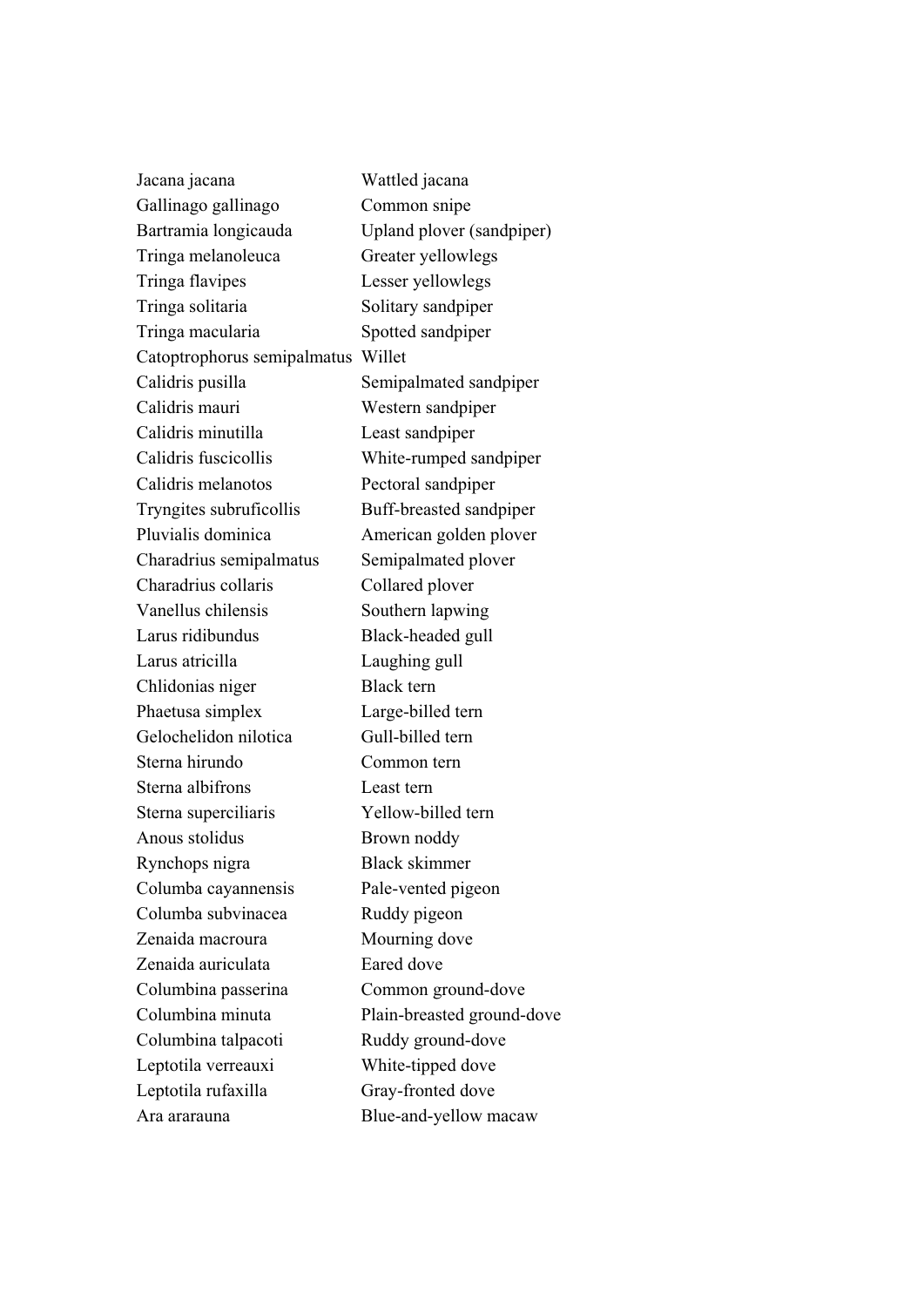Ara macao Scarlet macaw Ara chloroptera Red-and-green macaw Ara severa Chestnut-fronted macaw Ara nobilis Red-shouldered macaw Aratinga pertinax Brown-throated parakeet Pyrrhura picta Painted parakeet Forpus passerinus Green-rumped parrotlet Brotogeris chrysopterus Golden-winged parakeet Pionites melanocephala Black-headed parrot Pionus menstruus Blue-headed parrot Pionus fuscus Dusky parrot Amazona amazonica Orange-winged parrot Coccyzus minor Mangrove cuckoo Coccyzus melacoryphus Dark-billed cuckoo Piaya cayana Squirrel cuckoo Piaya minuta Little cuckoo Crotophaga major Greater ani Crotophaga ani Smooth-billed ani Tapera naevia Striped cuckoo Tyto alba Barn owl Otus choliba Tropical screech-owl Pulsatrix perspicillata Spectacled owl Asio clamator Striped owl Nyctibius grandis Great potoo Nyctibius griseus Common potoo Chordeiles acutipennis Lesser nighthawk Nyctidromus albicollis Pauraque Chaetura brachyura Short-tailed swift Tachornis squamata Fork-tailed palm-swift Panyptila cayennensis Lesser swallow-tailed swift Glaucis hirsuta Rufous-breasted hermit Threnetes leucurus Pale-breasted barbthroat Phaetornis superciliosus Long-tailed hermit Phaetornis ruber Reddish hermit Phaetornis longuemareus Little hermit Florisuga mellivora White-necked jacobin Anthracothorax viridigula Green-throated mango Anthrocothorax nigricollis Black-throated mango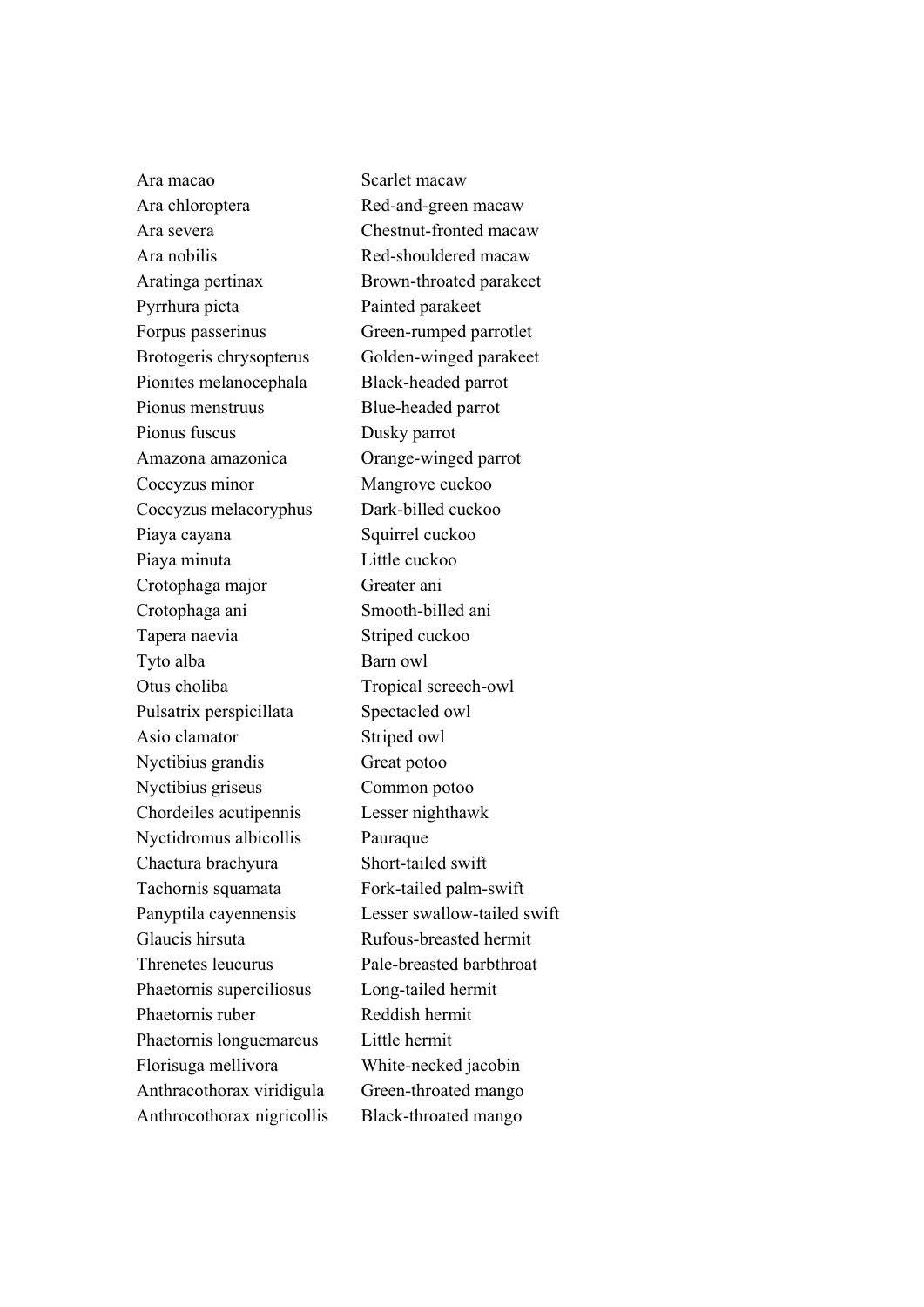Chrysolampus mosquitus Ruby-topaz hummingbird Lophornis ornata Tufted coquette Chlorestes notatus Blue-chinned sapphire Chlorostilbon mellisugus Blue-tailed emerald Thalurania furcata Fork-tailed woodnymph Hylocharis sapphirina Rufous-throated sapphire Hylocharis cyanus White-chinned sapphire Polytmus guainumbi White-tailed goldenthroat Polytmus theresia Green-tailed goldenthroat Amazilia fimbriata Glittering-throated emerald Amazilia leucogaster Plain-bellied hummingbird Trogon melanurus Black-tailed trogon Trogon viridis White-tailed trogon Trogon rufus Black-throated trogon Trogon violaceus Violaceous trogon Ceryle torquata Ringed kingfisher Chloroceryle americana Green kingfisher Chloroceryle aenea Pygmy kingfisher Galbula galbula Green-tailed jacamar Notarchus tectus Pied puffbird Bucco tamatia Spotted puffbird Monasa atra Black nunbird Chelidoptera tenebrosa Swallow-wing Capito niger Black-spotted barbet Pteroglossus viridis Green aracari Pteroglossus aracari Black-necked aracari Selenidera culik Guianan toucanet Ramphastos tucanus White-throated toucan Picumnus minutissimus Arrowhead piculet Veniliornis sanguineus Blood-colored woodpecker Celeus undulatus Waved woodpecker Celeus elegans Chestnut woodpecker Celeus flavus Cream-colored woodpecker Dryocopus lineatus Lineated woodpecker Dendrocincla fuliginosa Plain-brown woodcreeper

Chloroceryle inda Green-and-rufous kingfisher Veniliornis cassini Golden-collared woodpecker Campephilus melanoleucos Crimson-crested woodpecker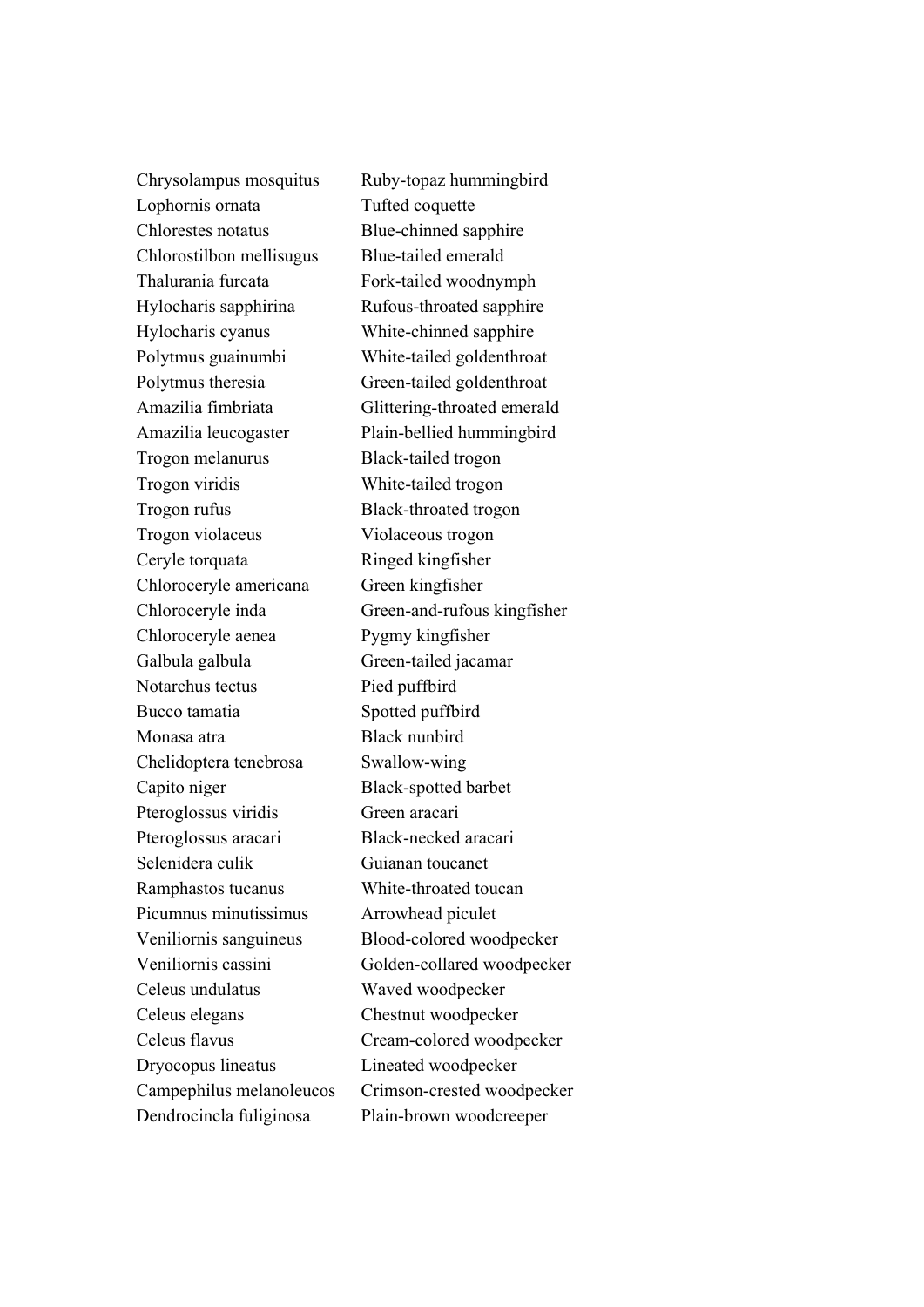Deconychura longicauda Long-tailed woodcreeper Glyphorynchus spirurus Wedge-billed woodcreeper Dendrocolaptes certhia Barred woodcreeper Xiphorhynchus picus Straight-billed woodcreeper Xiphorhynchus guttatus Buff-throated woodcreeper Synallaxis albescens Pale-breasted spinetail Synallaxis gujanensis Plain-crowned spinetail Synallaxis rutilans Ruddy spinetail Certhiaxis cinnamomea Yellow-throated spinetail Automolus ochrolaemus Buff-throated foliage-gleaner Xenops tenuirostris Slender-billed xenops Frederickena viridis Black-throated antshrike Taraba major Great antshrike Sakesphorus canadensis Black-crested antshrike Thamnophilus doliatus Barred antshrike Thamnophilus murinus Mouse-coloured antshrike Thamnophilus punctatus Slaty antshrike Pygiptila stellaris Spot-winged antshrike Myrmotherula brachyura Pygmy antwren Myrmotherula surinamensis Streaked antwren Myrmotherula axillaris White-flanked antwren Cercomacra nigrescens Blackish antbird Myrmoborus leucophrys White-browed antbird Hypocnemis cantator Warbling antwren Hypocnemoides melanopogon Black-chinned antbird Sclateria naevia Silvered antbird Pithys albifrons White-plumed antbird Formicarius colma Rufous-capped antthrush Mionectes oleagineus Ochre-bellied flycatcher Todirostrum fumifrons Smoky-fronted tody-flycatcher Todirostrum maculatum Spotted tody-flycatcher Todirostrum cinereum Common tody-flycatcher Todirostrum pictum Painted tody-flycatcher Zimmerius gracilipes Slender-footed tyrannulet Camptostoma obsoletum Southern beardless tyrannulet Phaeomyias murina Mouse-coloured tyrannulet

Dendrexetastes rufigula Cinnamon-throated woodcreeper Philydor pyrrhodes Cinnamon-rumped foliage-gleaner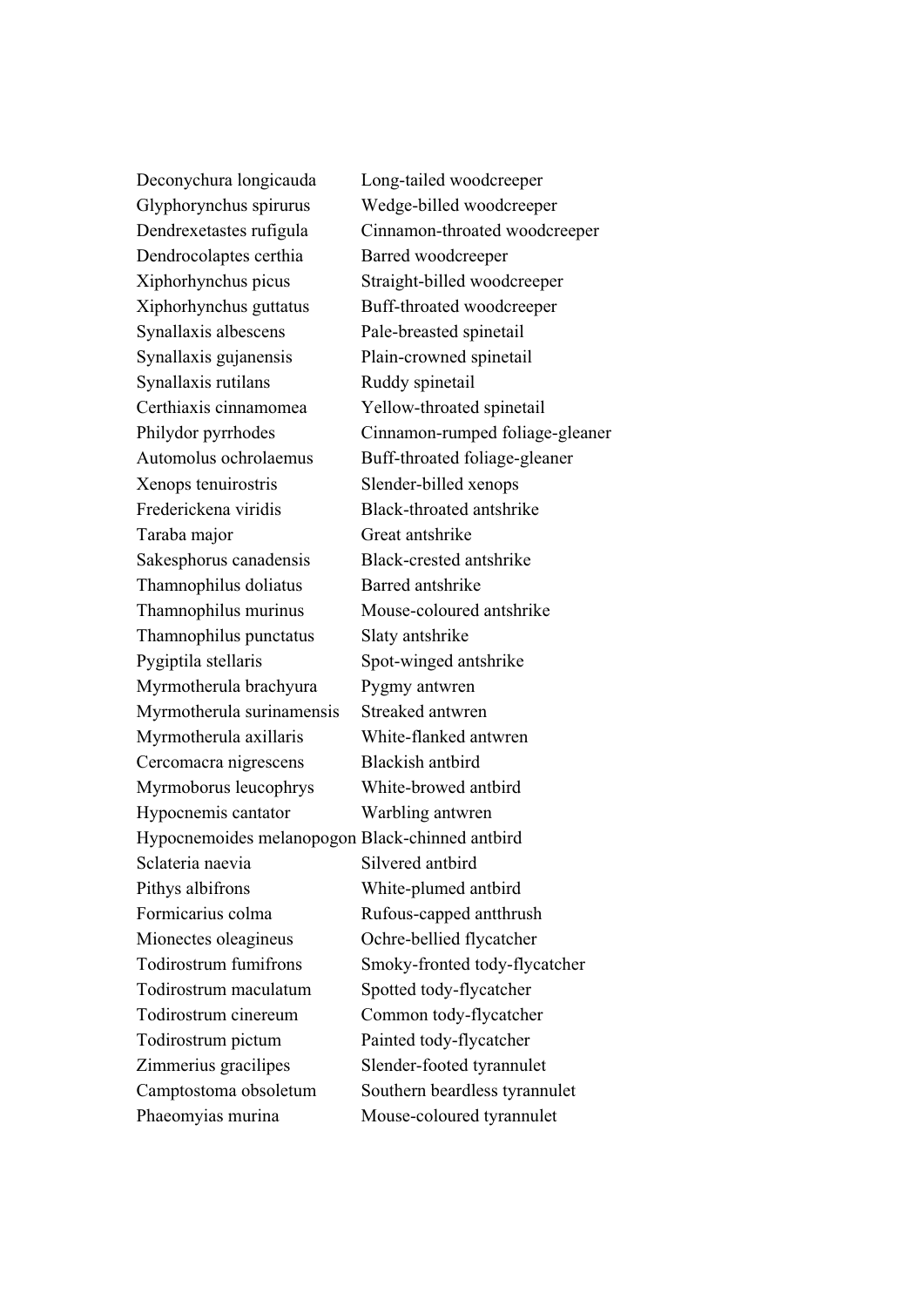Tyrannulus elatus Yellow-crowned tyrannulet Myiopagis gaimardii Forest elaenia Elaenia flavogaster Yellow-bellied elaenia Elaenia parvirostris Small-billed elaenia Elaenia cristata Plain-crested elaenia Inezia subflava Pale-tipped tyrannulet Lophotriccus galeatus Helmeted pygmy-tyrant Tolmomyias sulphurescens Yellow-olive flycatcher Tolmomyias poliocephalus Gray-crowned flycatcher Tolmomyias flaviventris Yellow-breasted flycatcher Cnemotriccus fuscatus Fuscous flycatcher Fluvicola pica Pied water tyrant Fluvicola leucocephala White-headed marsh-tyrant Attila cinnamomeus Cinnamon attila Rhytipterna simplex Greyish mourner Laniocera hypopyrrha Cinereous mourner MyIarchus ferox Short-crested flycatcher Tyrannus melancholicus Tropical kingbird Tyrannus savana Fork-tailed flycatcher Tyrannus dominicensis Gray kingbird Empidonomus varius Variegated flycatcher Tyrannopsis sulphurea Sulphury flycatcher Megarynchus pitangua Boat-billed flycatcher Myiodynastes maculatus Streaked flycatcher Myiozetetes cayanensis Rusty-margined flycatcher Legatus leucophaius Piratic flycatcher Pitangus lictor Lesser kiskadee Pitangus sulphuratus Great kiskadee Pachyramphus polychopterus White-winged becard Pachyramphus rufus Cinereous becard Tityra cayana Black-tailed tityra Pipra aureola Crimson-hooded manakin Chiroxiphia pareola Blue-backed manakin Manacus manacus White-bearded manakin Gymnoderus foetidus Bare-necked fruitcrow Querula purpurata Purple-throated fruitcrow Perissocephalus tricolor Capuchin bird Tachycineta albiventer White-winged swallow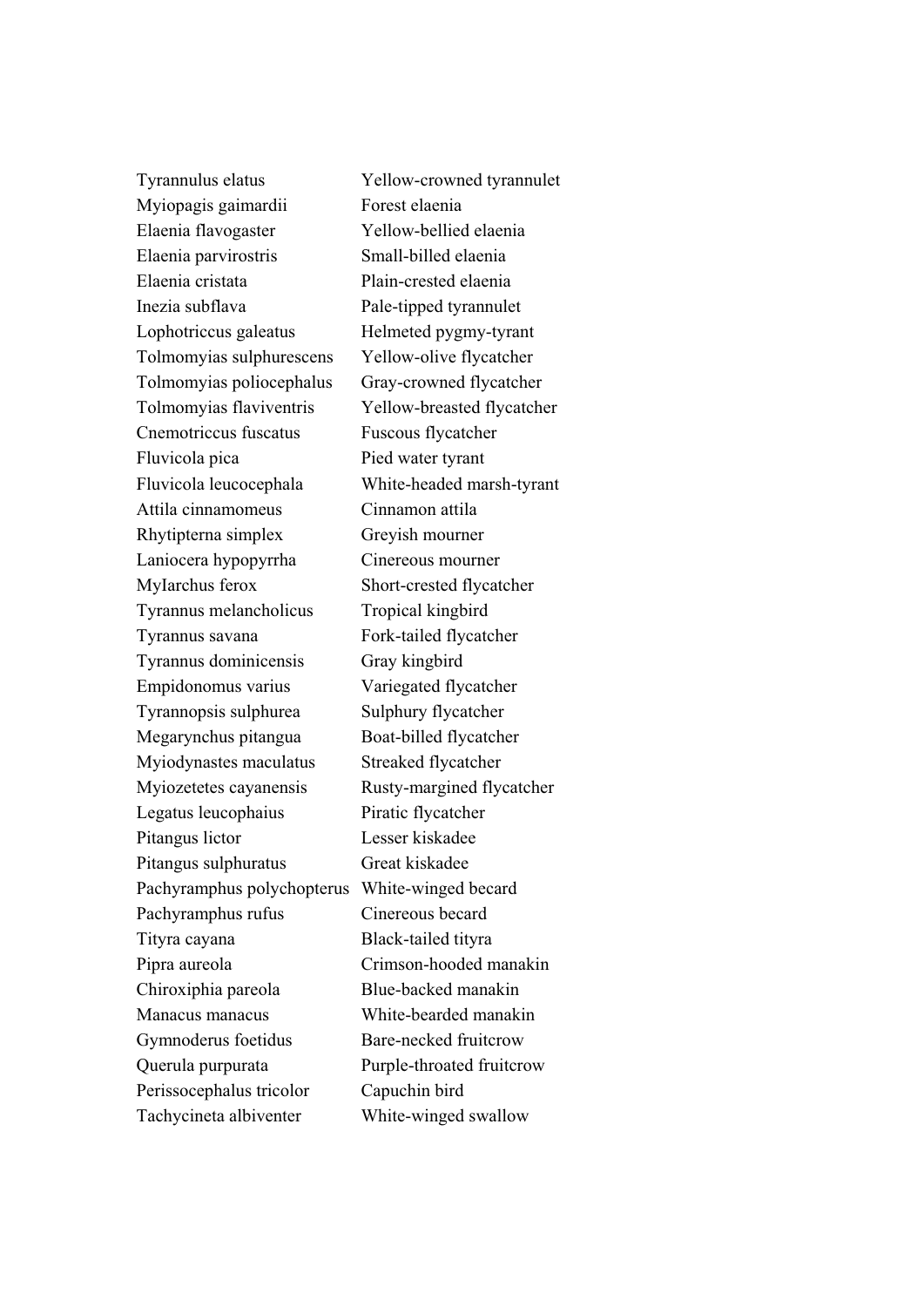Progne tapera Brown-chested martin Progne chalybea Gray-breasted martin Notiochelidon cyanoleuca Blue-and-white swallow Riparia riparia Bank swallow Hirundo rustica Barn swallow Mimus gilvus Tropical mockingbird Turdus leucomelas Pale-breasted thrush Turdus fumigatus Cocoa thrush Turdus nudigenis Bare-eyed thrush Donacobius atricapillus Black-capped mockingbird Thryothorus coraya Coraya wren Thryothorus leucotis Buff-breasted wren Troglodytes aedon House wren Polioptila plumbea Tropical gnatcatcher Zonotrichia capensis Rufous-collared sparrow Sicalis flaveola<br>
Saffron finch Emberizoides herbicola Wedge-tailed grass-finch Volatinia jacarina Blue-black grassquit Sporophila schistacea Slate-coloured seedeater Sporophila americana Variable seedeater Sporophila bouvronides Lesson's seedeater Sporophila lineola Lined seedeater Sporophila minuta Ruddy-breasted seedeater Sporophila castaneiventris Chestnut-bellied seedeater Oryzoborus crassirostris Large-billed seed-finch Oryzoborus angolensis Lesser seed-finch Coereba flaveola Bananaquit Arremon taciturnus Pectoral sparrow Saltator maximus Buff-throated saltator Saltator coerulescens Grayish saltator Cyanocompsa cyanoides Blue-black grosbeak Schistochlamys melanopis Black-faced tanager Lamprospiza melanoleuca Red-billed pied tanager Hemithraupis guira Guira tanager Nemosia pileata Hooded tanager Eucometis penicillata Gray-headed tanager Tachyphonus rufus White-lined tanager

Stelgidopteryx ruficollis Southern rough-winged swallow